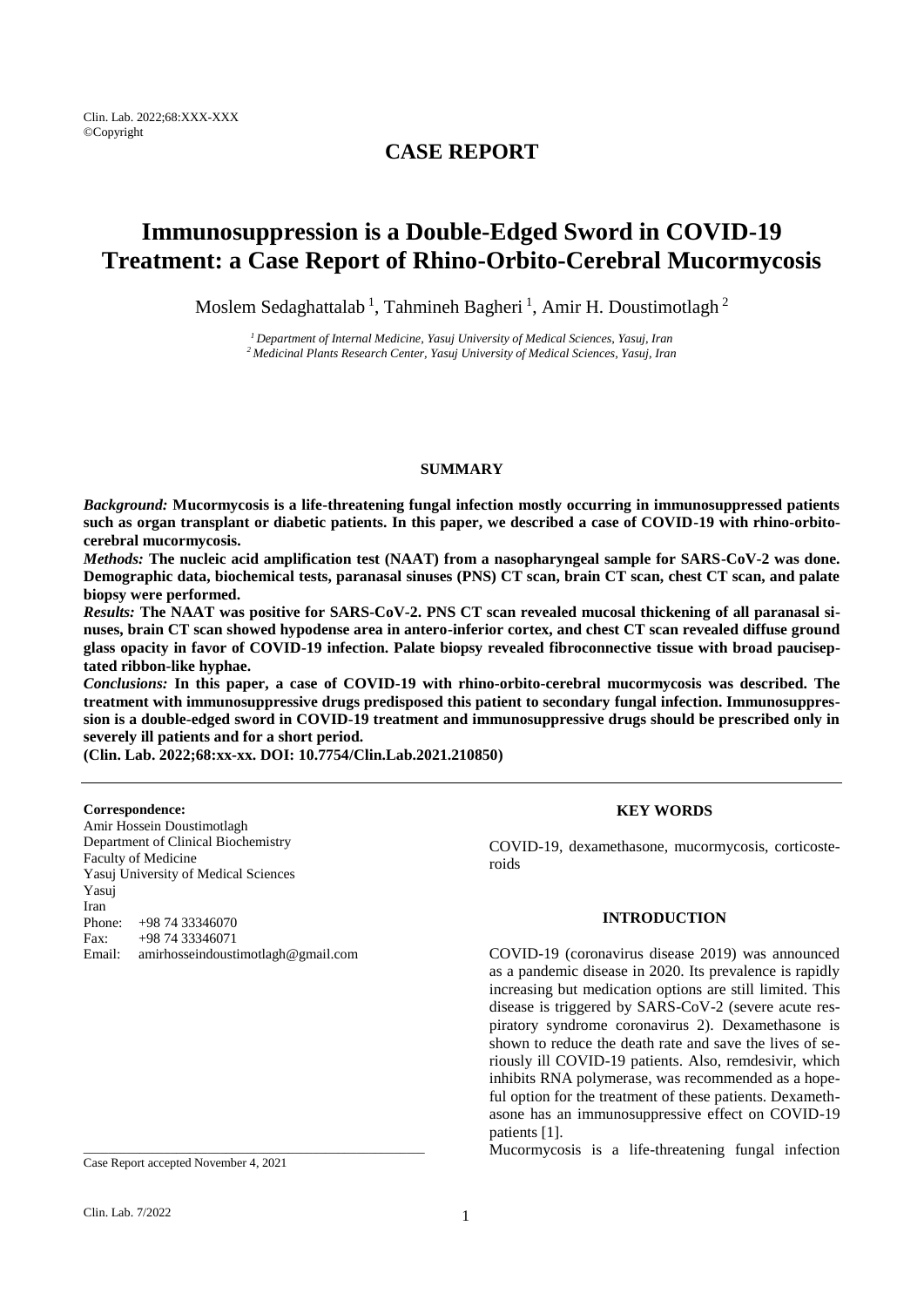mostly occurring in immunosuppressed patients such as organ transplant or diabetic patients. Mucormycosis is characterized by vasculature invasion and host tissue infarction and necrosis. This fungal infection most commonly affects rhino-orbito-cerebral and pulmonary tissue. Rhino-cerebral mucormycosis is most common in diabetes patients and pulmonary involvement occurs most often in hematological malignancies [2].

In this paper, a man with COVID-19 was described, who presented with pain, proptosis and conjunctivitis of right eye, nasal congestion, and necrotic ulcer in palate. Biopsy of palate lesion confirmed mucormycosis.

#### **CASE REPORT**

A 64-year-old man presented to emergency ward with history of dyspnea and cough. The nucleic acid amplification test (NAAT) from the nasopharyngeal sample was positive for SARS-CoV-2. He also had a history of chronic lymphocytic leukemia (CLL). In another hospital the patient received dexamethasone, remdesivir, meropenem, and IVIG (intravenous immunoglobulin) for COVID-19 treatment and after 16 days of hospital stay the patient was discharged with oxygen saturation of 93% and good condition. Two days after hospital discharge the patient developed pain, proptosis and conjunctivitis of right eye, nasal congestion, and necrotic ulcer in palate. He was referred to this hospital for treatment and evaluation of mucormycosis.

On examination, the body temperature, blood pressure, heart rate, respiratory rate, and oxygen saturation were 37℃, 130/75 mm Hg, 100, 28, and 89%, respectively. Physical examination revealed edema and proptosis of right eye and necrotic ulcer in his palate (Figure 1). Lung examination revealed crackle sounds. All other examinations were normal.

The white blood cell count was 44,000 (lymph: 40%, neut: 60%), the hemoglobin 12.2 g/dL, and the platelet count 111,000. The ESR was 50 mm/hr, AST (aspartate aminotransferase) 30 IU/L, ALT (alanine aminotransferase) 93 IU/L, ALP (alkaline phosphatase) 249 IU/L, conjugated bilirubin 1.1 mg/dL, albumin 2.9 g/dL, LDH (lactate dehydrogenase) 541 U/L CPK (creatine phosphokinase) 93 U/L. Other laboratory tests such as BUN (blood urea nitrogen), creatinine, random and fasting blood sugar, sodium, potassium, partial thromboplastin time, prothrombin time, calcium, phosphorus and magnesium were normal.

PNS (paranasal sinuses) CT (computerized tomography) scan revealed mucosal thickening of all paranasal sinuses with secretion and no sign of any erosion of paraseptal sinus walls (Figure 2A). Brain CT scan showed a hypodense area in the antero-inferior cortex and white matter of the right frontal lobe (Figure 2B). A CT scan of the chest revealed diffuse ground glass opacity in favor of COVID-19 infection (Figure 2C). Palate biopsy revealed fibroconnective tissue with broad pauciseptated ribbon-like hyphae with irregular and variable width branching consistent with mucormycosis (Figure 3).

Treatment with amphotericin B was initiated and the patient underwent sinus and palate surgery and debridement and daily visual acuity measurement. Fortunately, his visual acuity and his symptoms improved with medical and surgical intervention.

## **DISCUSSION**

In December 2019, SARS-CoV-2 was reported in Wuhan, China. Immunosuppressant drugs such as glucocorticoids and tocilizumab were used in severe cases of COVID-19 [3,4]. Low-dose dexamethasone (6 mg once daily) for 10 days reduced deaths in patients with mechanical ventilation and receiving oxygen; however, no benefit was reported in patients with milder symptoms who did not requiring respiratory support [4]. Dexamethasone and other glucocorticoids increase the risk of hyperglycemia and secondary fungal and bacterial infections [5].

Mucormycosis is a rare fungal infection with high mortality and morbidity. Immunocompromised patients are predisposed to this fungal infection, and early diagnosis of mucormycosis leads to improved survival. The recognition of host factors and a high index of suspicion is necessary for the diagnosis of mucormycosis [6].

The list of signs and symptoms that should be considered to be "red flags" in diabetic patients includes diplopia, proptosis, periorbital swelling, cranial nerve palsy, sinus pain, and ulcers of the palate [6,7].

Culture and microscopy (direct and histopathology) of biopsy specimens are the cornerstones of diagnosing mucormycosis. Successful treatment of mucormycosis is based on a multimodal approach, including removal of infected tissues, administration of antifungal agents, treatment of underlying predisposing factors and use of adjunctive therapies [6].

In this paper, we described a case of COVID-19 with rhino-orbito-cerebral mucormycosis. The treatment with immunosuppressive drugs predisposed this patient to secondary fungal infection. Immunosuppression is a double-edged sword in COVID-19 treatment and immunosuppressive drugs should be prescribed only in severely ill patients and for short periods.

## **Acknowledgment:**

We would like to thank Dr. Ali Mousavizadeh and Mohamadreza Bakhshandeh for their cooperation in this study.

## **Declaration of Interest:**

The authors declare no conflicts of interest.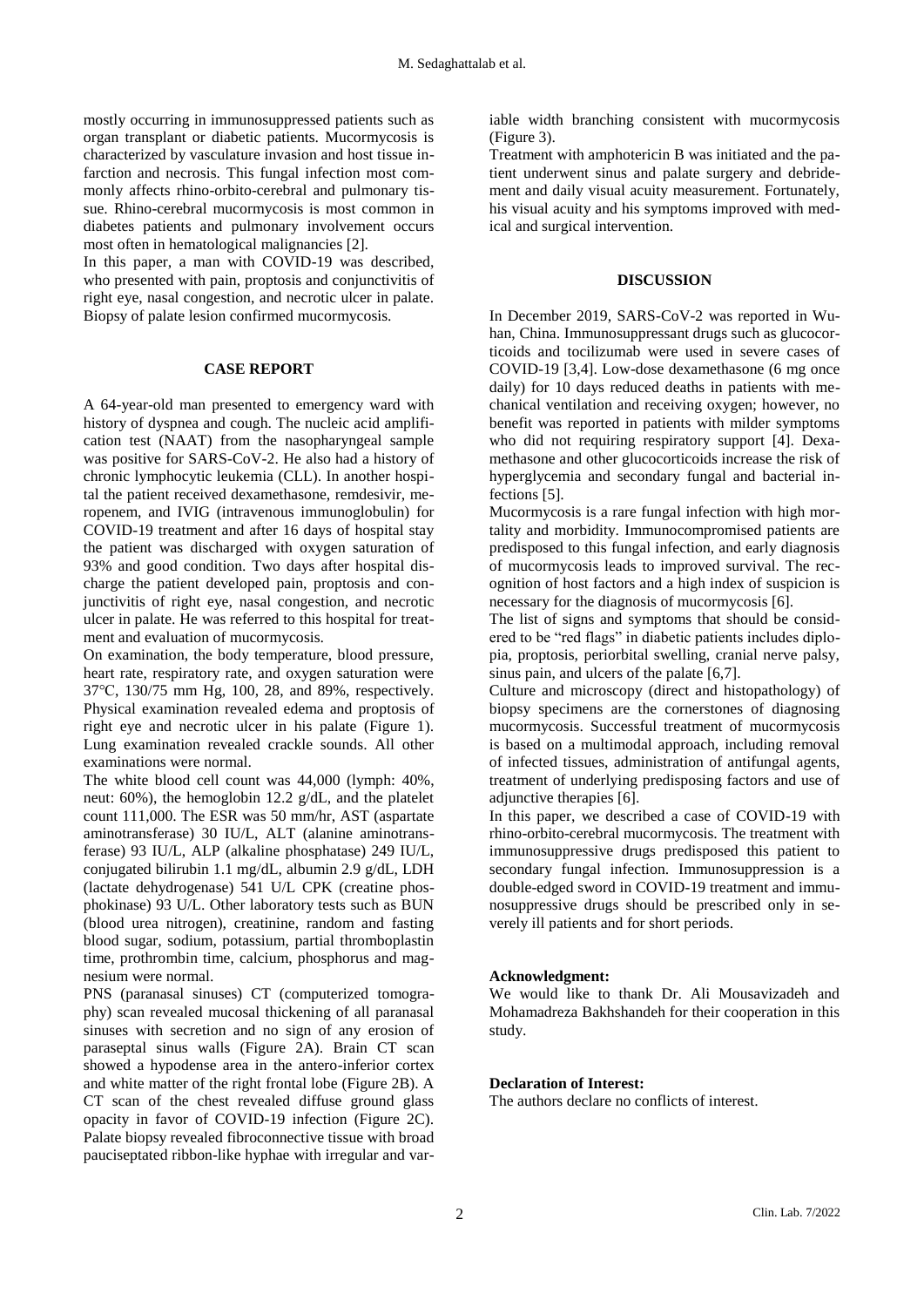

**Figure 1. A) Palate necrotic ulcer. B) Edema and proptosis of right eye.**



**Figure 2. A) PNS CT scan revealed mucosal thickening of all paranasal sinuses, B) Brain CT scan showed hypodense area in antero-inferior cortex and white matter of right frontal lobe, C) CT scan of chest revealed diffuse ground glass opacity.**